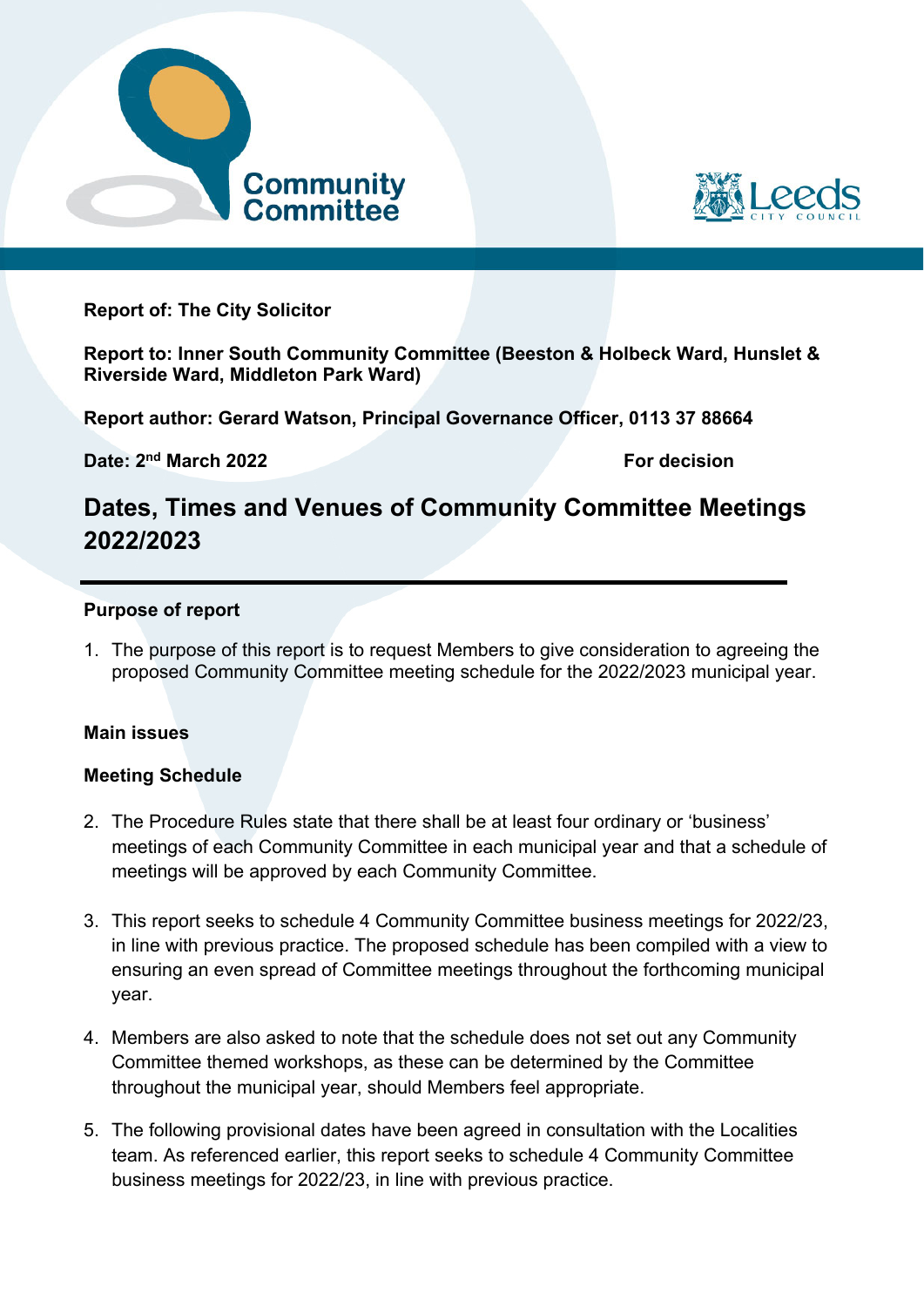- 6. For this municipal year, efforts have been made to try and avoid scheduling multiple Community Committee meetings on the same day, in order to allow for attending officers to be present at as many Committees as possible when taking reports to all 10 Committees during a cycle.
- 7. The proposed meeting schedule for 2022/23 is as follows **(with all meetings proposed to begin at 2.00pm)**:-
	- **Wednesday 29 June 2022**
	- **Wednesday 7 September 2022**
	- **Wednesday 30 November 2022**
	- **Wednesday 1 March 2023**

# **Meeting Days, Times and Venues**

- 8. Currently, the Committee meets on a Wednesday at 2.00pm and the proposed dates (above) reflect this pattern.
- 9. Meeting on set days and times has the advantage of certainty and regularity, which assists people to plan their schedules. The downside might be that it could serve to exclude certain people i.e. members of the public, for instance, who have other regular commitments on that particular day or who might prefer either a morning or afternoon meeting or a meeting immediately after normal working hours. Therefore, the Committee may wish to give consideration to meeting start times which would maximise the accessibility of the meetings for the community.

# **Options**

10. Members are asked to consider whether they are agreeable with the proposed meeting schedule (above).

# **Corporate considerations**

# 10a. **Consultation and engagement**

The submission of this report to the Community Committee forms part of the consultation process as it seeks the views of Elected Members with respect to the Community Committee meeting schedule.

In compiling the proposed schedule of meeting dates and times, the current Community Committee Chair and colleagues within the Localities team have been consulted.

# 10b. **Equality and diversity / cohesion and integration**

In considering the matters detailed, Members may wish to give consideration to ensuring that the Community Committee meeting arrangements are accessible to all groups within the community.